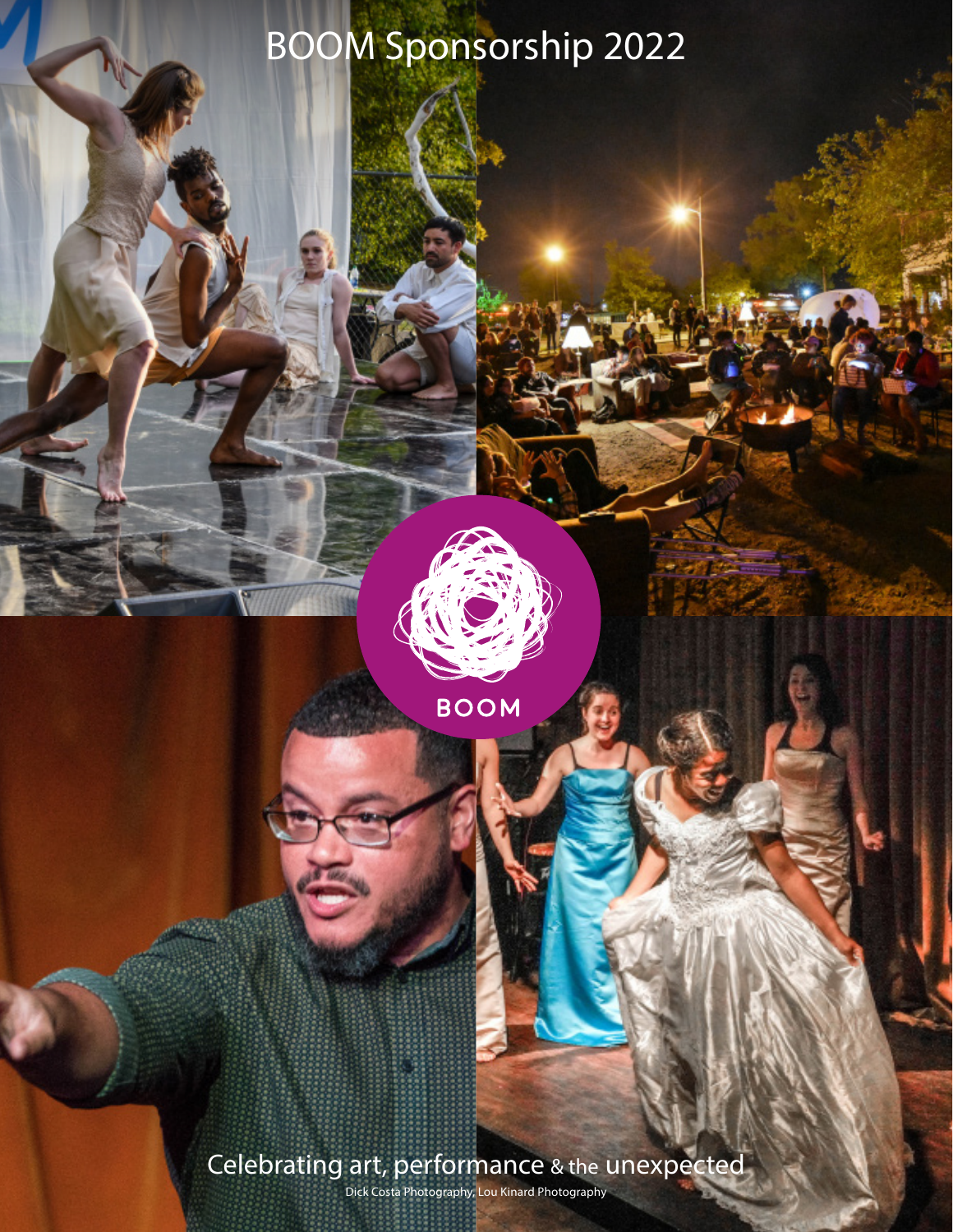**"...It wasn't just a rainbow of races, ethnicities and cultures, although that certainly was an important part of it. BOOM fest also was a mix of very young children, elderly people, young adults and middle-aged guys like me. Most of all though, it was a mix of ideas. Ideas about art, music, politics, different cultural perspectives, social justice, and community activism. It was Charlotte."** 

*Mark Kemp Fmr. Editor, Creative Loafing*

**BOOM! The word is only four letters long, but nothing about it is small. It wants to be seen and spoken in capital letters, to reverberate and to leave an impression.**

BOOM is a movement, born from a belief in the explosive power of art to unite and strengthen our community. We've gathered a unique coalition of artists, volunteers, businesses and neighborhood organizations who truly represent the Queen City. We come together and transform the way art and culture are created and shared. It will manifest as the annual BOOM Festival on April 22-23 at camp North End (back after 3 years!), the BOOM Echoes series and other year -round events. Now more than ever we need to support art in our community and motivate creators to come to Charlotte and to stay in Charlotte. We've established a creative and accessible event for local and national artists, **and we need YOU to light the fuse! Please review this Sponsor Package and consider supporting BOOM 2022**.

## sponsorship levels

*TITLE Sponsorship is available. Contact Manoj Kesavan at manoj@boomcharlotte.org*

### reverb sponsor: \$20,000 amp sponsor: \$10,000 rumble sponsor: \$5,000

*Send shock waves of influence throughout the community with your REVERB sponsorship.* 

#### *YOU GET Name and logo on:*

- *All materials including posters, flyers, banners and festival programs*
- *Top billing on the BOOM website and social media*

### *Plus you get:*

- *• Mention in press releases*
- *• Recognition from the BOOM Echoes stage*
- *• Recognition from the Intersection and fringe Stages*
- *• 15 tickets to show of your choice*

*Intensify and raise the voices of our artists with your AMP sponsorship.* 

#### *YOU GET Name and logo on:*

- *On the stage and at the door of the sponsored venue*
- *Print material including posters, flyers & handouts*
- *Prominent placement on BOOM website and social media*

#### *Plus you get:*

- *• Mention in press releases*
- *• Recognition from a Fringe Stage*
- *• Recognition from the Intersection Stage*
- *• 15 tickets to the show of your choice*

*The biggest storms announce themselves with a rumble. Start our movement with your RUMBLE sponsorship.*

ck Costa Photography

#### *YOU GET Name and logo on:*

- *Print materials including posters, flyers*
- *Placement on website and social media*

#### *Plus you get:*

- *• Recognition from the Intersection Stage*
- *• 5 tickets to the show of your choice*

**Questions?** Contact our Director Manoj Kesavan at manoj@boomcharlotte.org